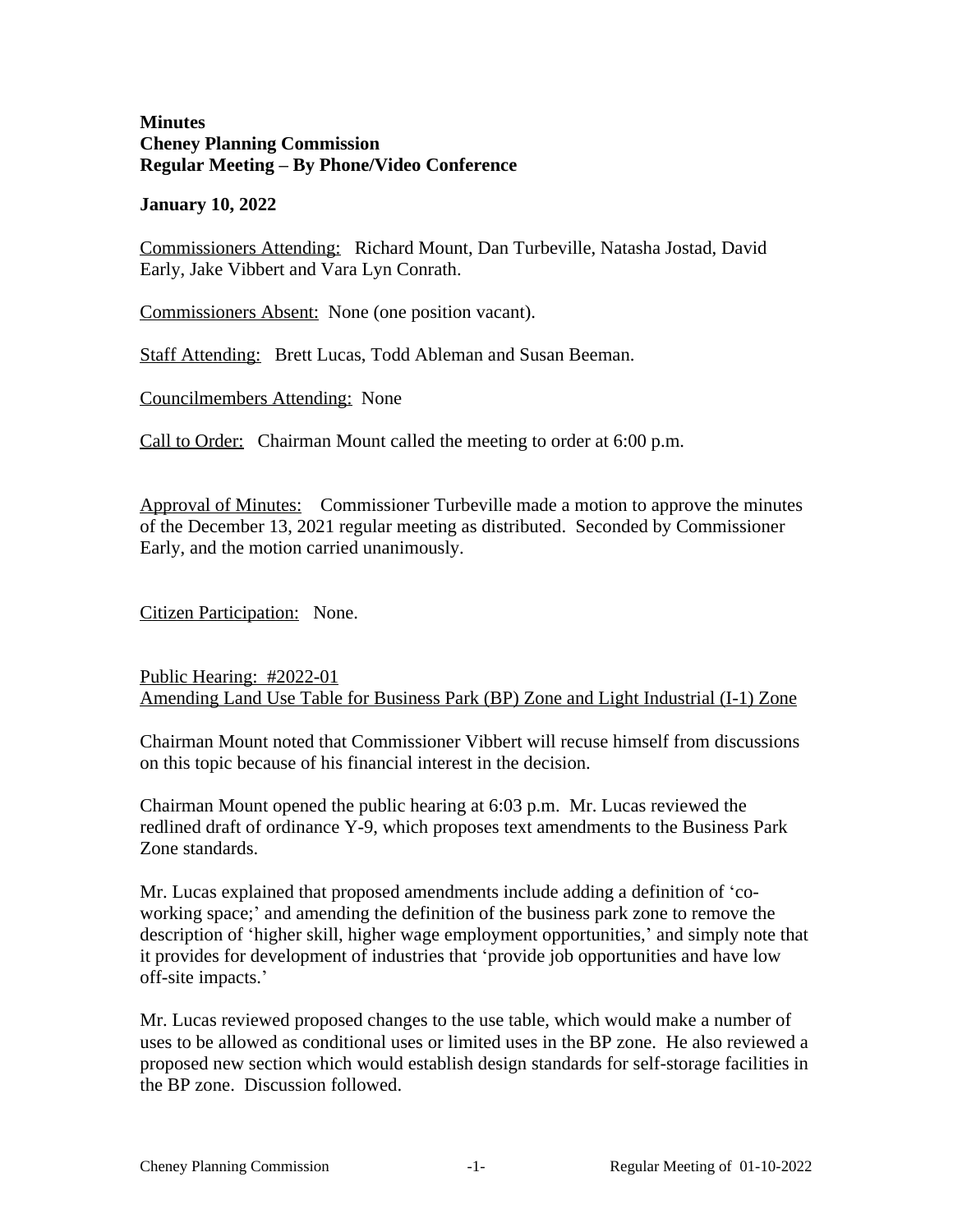Commissioner Early referred to Section 3, which states that 'industries shall produce limited noise, vibration, odor and glare.' He asked how that would be measured, and who would make that determination.

Mr. Lucas explained that would be a topic of discussion during the application review process, and there might be conditions of approval which would mitigate some of the impacts, such as sound-dampening insulation for some uses, or specifying that certain activities may only take place indoors.

Commissioner Early referenced the pedestrian connection referenced in section 5 (B) (2), and asked if there is any plan for some sort of public transportation stop within close proximity to the BP zone to help encourage people to use public transportation. Mr. Lucas answered that for businesses with proximity to  $1<sup>st</sup>$  Street, there is already service by the #68 bus loop. He added that this loop does not get a lot of ridership. He clarified that this section of the code simply requires that if you have a building in the BP zone and a transit stop nearby, you must have a good-sized walkway between the main entrance and the public sidewalk.

Chairman Mount called for additional questions or comments, and hearing none, he asked for a recommendation. Commissioner Turbeville made a motion to forward this draft ordinance to City Council with a recommendation for approval. Seconded by Commissioner Conrath, and the motion carried with Commissioners Mount, Early, Conrath, Jostad and Turbeville voting in favor, and Commissioner Vibbert abstaining.

## Information Item: #2022-002 Code Enforcement Analysis for 2020 and 2021

Mr. Lucas reported on code enforcement activities over the past year. He noted that there were 555 code cases in 2021, which was down from 667 cases I 2020. Of those, 'grass and weeds over 10" in height' represented 224 cases in 2021, and 266 cases in 266. Other frequent violations included appliances, furnace, mattresses and other household goods in yard areas.

Mr. Lucas explained that the code process starts with a warning letter, with 2 weeks to comply. Letters are sent to the property owner as shown in the Spokane County Assessor's database. If the violation is not resolved, a second warning letter is sent, with another 2 weeks to comply, and then a third warning letter, with 2 weeks to comply. He noted that approximately 95% of the violations are resolved by the time a third warning letter is issued.

For violations not resolved, a citation is issued by the Police Department, with a \$513 fine and 3 weeks to comply. If the violation is not resolved, a second citation will be issued with another \$513 fine and 3 weeks to comply, and then a third citation and fine, with 3 weeks to comply. If the violation is not resolved, then the abatement process is started via the city attorney, which can take several months.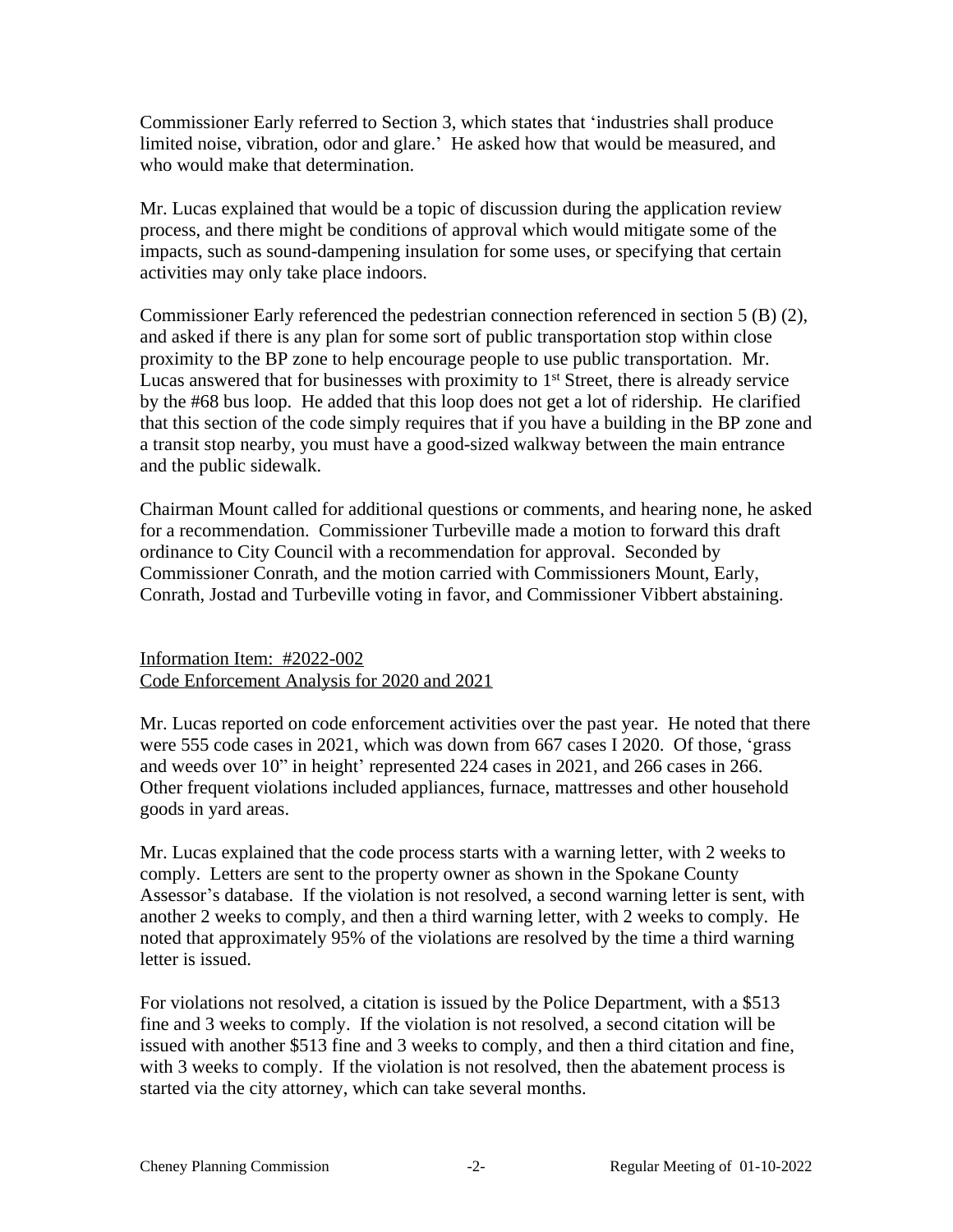Mr. Lucas stated that 25 citations were issued in 2021, with Rick Campbell serving as the primary code enforcement officer, and Mr. Lucas serving as a backup. He noted that the majority of code cases are initiated in July, August and September, when grass and weeds are actively growing.

Mr. Lucas showed maps depicting owner-occupied properties versus properties with owners who live at a different address, and reviewed the distribution of code violations by neighborhood. He noted that the greatest frequency of code violations are in nonowner occupied properties.

Mr. Lucas reviewed the estimated cost of providing code enforcement, which he calculated to be approximately \$31,000 for the 555 code cases handled in 2021. He based this estimate on the assumption that staff spent an average of 1 hour per case, and included the cost of mailings, vehicle fuel, and Municipal Court costs for processing citations. He noted that this figure did not include city attorney or Superior Court costs for the abatement process.

Mr. Lucas reviewed a chart comparing Cheney's code enforcement case volume and municipal population with other similar jurisdictions. In Cheney, we had 555 code cases for a population of 12,600, which works out to 1 code case per 23 residents. In comparison, Airway Heights had a ratio of 1 case per 68 people. Ashland, Oregon, had 1 case per 33 people, while Bellingham had 1 case per 236 people. Corvallis had 1 case per 111 people, and Ellensburg had 1 case per 51 people. Liberty Lake had 1 case per 304 people; Moscow, Idaho had 1 case per 125 people; Pocatello, Idaho had 1 case per 104 people, and Vancouver, Washington had 1 case per 174 people.

Mr. Lucas said that he looked at household income to see if there was a correlation, and it did not appear to be. The biggest factor that he could identify was a correlation to nonprofessionally managed rental units. He explained that the large apartment complexes have managers who notice problems and get them taken care of immediately. We experience more problems, and repeated problems, with the 'mom and pop' rental situations, especially when the property owner does not live locally.

Mr. Lucas suggested that the City is spending a lot of money for often minimal results in terms of code compliance. There are perennial repeat offenders: the folks who don't mow their yards until the code enforcement letter comes to tell them there is a problem, and they don't mow again until the next time they receive a reminder letter. He noted that staff time spent on code enforcement pulls staff away from other responsibilities, and posed the question of how to get 'buy in' from owners, tenants and absentee landlords that property maintenance is important.

He suggested several possible incentives, including:

 Disposal vouchers/dump passes – for people with accumulations, and marry it with volunteer organizations to help someone collect and dispose of the solid waste. (Getting it to the transfer station or Waste-to-Energy is usually the biggest hurdle.)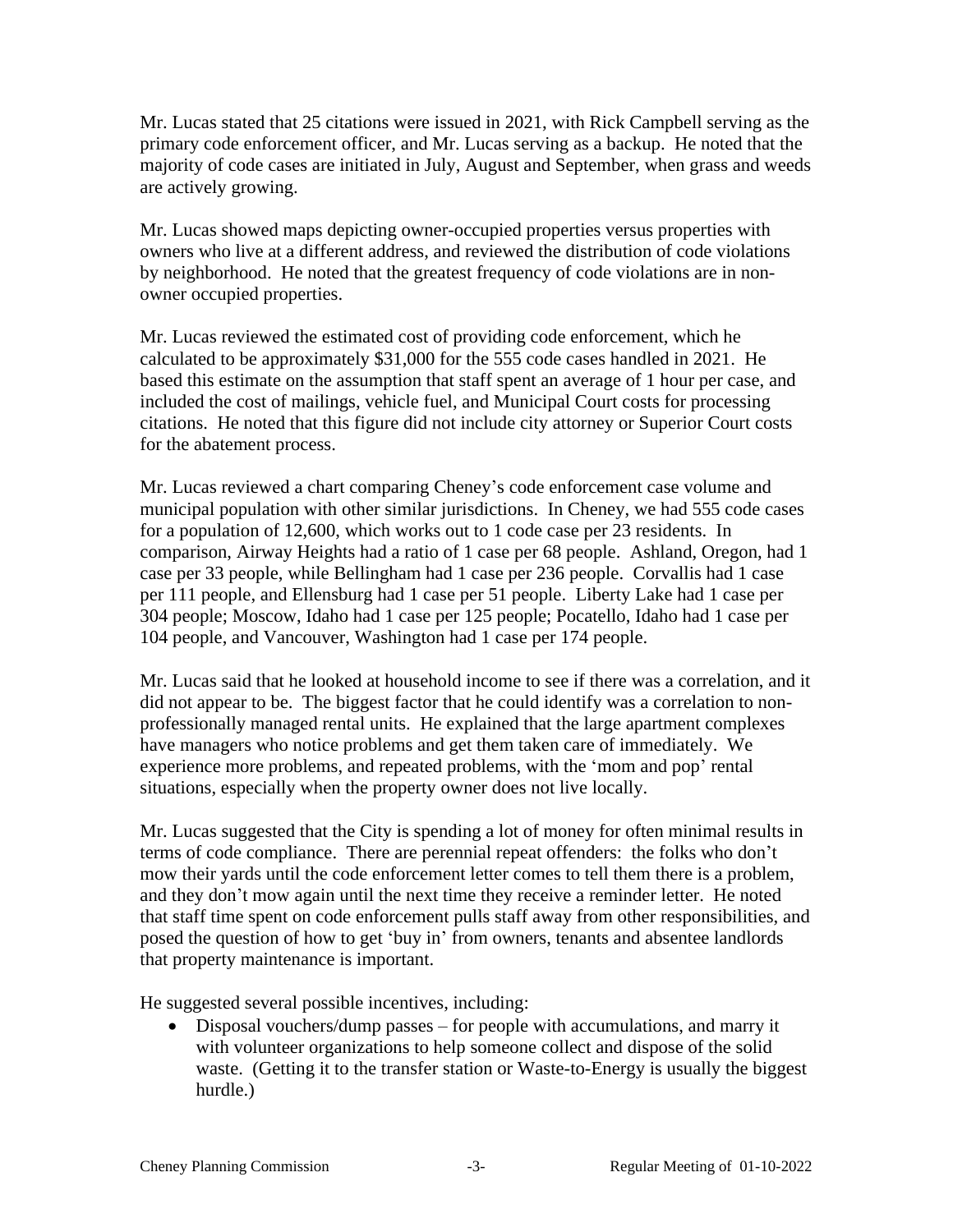- Free tows depending on the value of scrap, some haulers will take junk vehicles for crush value if the person has a title. The Police Department can often help with lost title paperwork to assist.
- Yard maintenance for elderly and disabled, the City could partner with civic groups during summer months to come in and mow weeds.
- Permit fee waivers a limited time opportunity for getting permits for nonpermitted work (placement of sheds, fences, etc.) at no charge.

He added that 2022 is looking like a busy year for Planning activities, and because of this, staff will be pulling back a bit on code enforcement to be more complaint-driven, instead of the more proactive model.

Discussion followed. Commissioner Vibbert asked about the fees that were collected for fines paid. Mr. Lucas said that he did not know that number, but will follow up and find out.

Mr. Lucas stated that after a citation is issued, it is in the hands of the court, and if judge determines that the problem has been remedied, it is his discretion whether to levy a fine or dismiss the citation. While a case is still with the code enforcement office, there can be a lot of flexibility in extending timelines for compliance.

Chairman Mount added that he is also frustrated with the lack of consequences for repeat offenders, and particularly with absentee landlords. When we are following the same pattern, they know what we are going to do, and they drag out compliance as long as possible. We need to break that cycle, because we are wasting time and money. He thinks we need to quite giving free passes to the repeat offenders. And we need to be telling the judge what our expectations are.

Commissioner Vibbert asked if the judge is employed by the City. Chairman Mount explained that the City contracts with Spokane County, and Judge Leland is a District Court Judge who hears cases in the Cheney Municipal Court.

Discussion continued, with no action taken.

# Information Item: #2022-003 Possible Urban Growth Area (UGA) Expansion in 2022-2023

Mr. Lucas explained that we have approximately 290 acres in the UGA at the south side of Cheney which are wetlands associated with the City's wastewater treatment system, and they will never be developed, whether in the City or the County. We are looking at removing some of those acres from the UGA and adding some parcels from the north end of town as a way to increase our acreage available for residential development. The land to the south is expensive to develop, with lots of basalt outcroppings, and the portion to the south of the tracks is problematic for providing emergency services with our current rate of 50 trains per day. We will be coming back to the Planning Commission in the